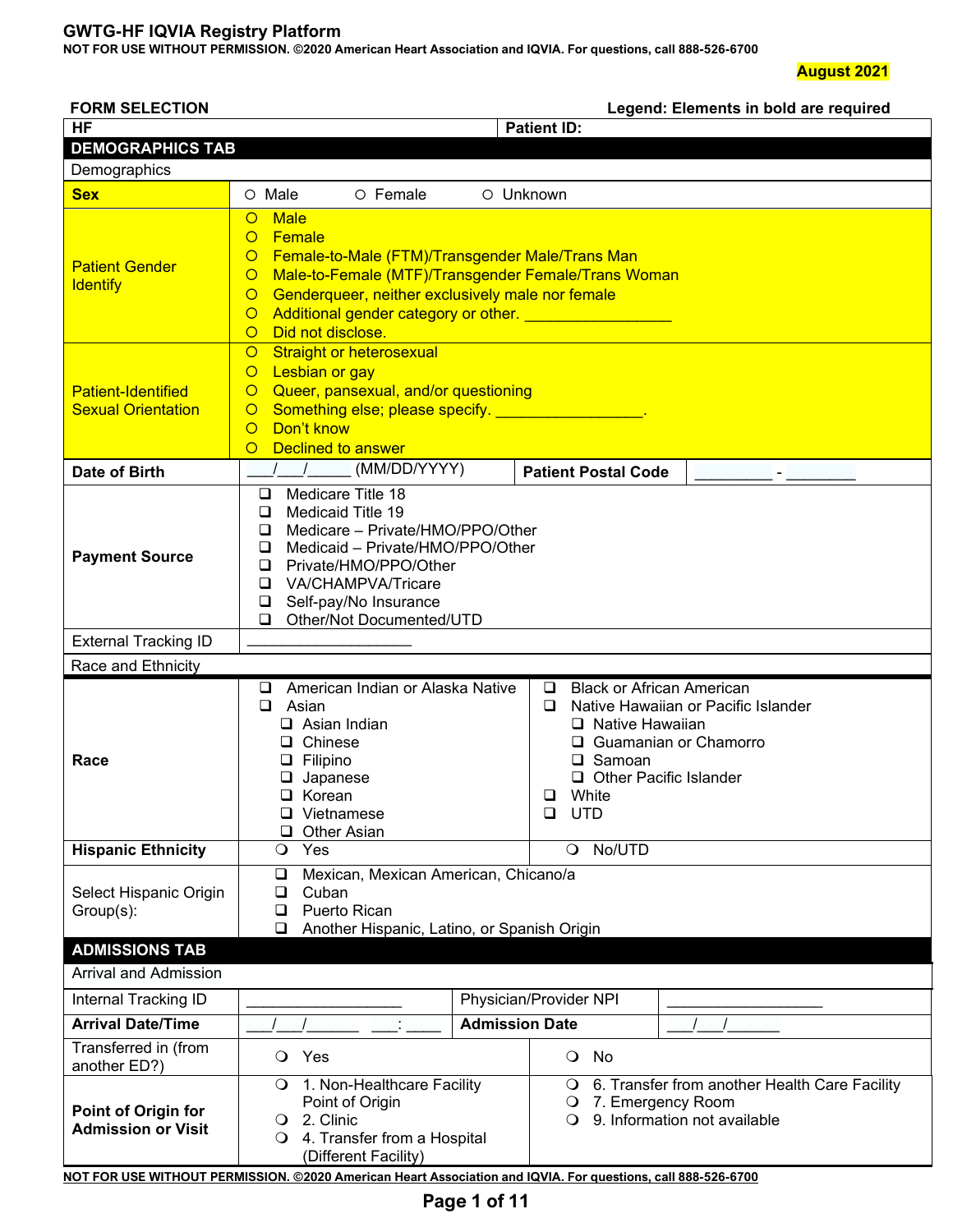**NOT FOR USE WITHOUT PERMISSION. ©2020 American Heart Association and IQVIA. For questions, call 888-526-6700**

|                                                                                   | 5. Transfer from a Skilled<br>$\circ$<br>Nursing Facility (SNF) or<br>Intermediate Care Facility (ICF) |                   |                            | $\cup$  | Program                                                   |                                                                                           | F. Transfer from Hospice and is Under a<br>Hospice Plan of Care or Enrolled in a Hospice |
|-----------------------------------------------------------------------------------|--------------------------------------------------------------------------------------------------------|-------------------|----------------------------|---------|-----------------------------------------------------------|-------------------------------------------------------------------------------------------|------------------------------------------------------------------------------------------|
| <b>Discharge Date/Time</b>                                                        |                                                                                                        |                   |                            |         |                                                           |                                                                                           |                                                                                          |
| <b>Medical History</b>                                                            |                                                                                                        |                   |                            |         |                                                           |                                                                                           |                                                                                          |
| <b>Medical History (Select all that apply):</b>                                   |                                                                                                        |                   |                            |         |                                                           |                                                                                           |                                                                                          |
| $\Box$ Anemia                                                                     |                                                                                                        |                   | Heart failure<br>❏         |         |                                                           |                                                                                           |                                                                                          |
| Atrial Fib (chronic or recurrent)<br>$\Box$ Atrial Flutter (chronic or recurrent) |                                                                                                        |                   | $\Box$<br>$\Box$           |         | <b>Heart Transplant</b><br>Hyperlipidemia                 |                                                                                           |                                                                                          |
| $\Box$ CAD                                                                        |                                                                                                        |                   | Hypertension<br>$\Box$     |         |                                                           |                                                                                           |                                                                                          |
| $\Box$ CardioMEMs (implantable hemodynamic monitor)<br>□ COPD or Asthma           |                                                                                                        |                   | ICD only<br>$\Box$<br>❏    |         | Kidney Transplant                                         |                                                                                           |                                                                                          |
| $\Box$ CRT-D (cardiac resynchronization therapy with                              |                                                                                                        |                   | ❏                          |         | Left Ventricular Assist Device                            |                                                                                           |                                                                                          |
| ICD)                                                                              |                                                                                                        |                   | Pacemaker<br>❏             |         |                                                           |                                                                                           |                                                                                          |
| $\Box$ CRT-P (cardiac resynchronization therapy-pacing<br>only)                   |                                                                                                        |                   | $\Box$<br>Prior CABG<br>□  |         | Peripheral Vascular Disease                               |                                                                                           |                                                                                          |
| <b>CVA/TIA</b><br>❏                                                               |                                                                                                        |                   | Prior MI<br>❏              |         |                                                           |                                                                                           |                                                                                          |
| Depression<br>❏<br><b>Diabetes</b><br>$\Box$                                      |                                                                                                        |                   | Prior PCI<br>$\Box$<br>❏   |         | Renal insufficiency - chronic (SCr>2.0)                   |                                                                                           |                                                                                          |
| Dialysis (chronic)<br>❏                                                           |                                                                                                        |                   | $\Box$                     |         | Sleep-Disordered Breathing                                |                                                                                           |                                                                                          |
| <b>Emerging Infectious Disease</b><br>❏                                           |                                                                                                        |                   | <b>TAVR</b><br>❏           |         |                                                           |                                                                                           |                                                                                          |
| O MERS<br>O SARS-COV-1                                                            |                                                                                                        |                   | <b>TMVR</b><br>$\Box$<br>□ |         | Tricuspid Valve procedure                                 |                                                                                           |                                                                                          |
| O SARS-COV-2 (COVID-19)                                                           |                                                                                                        |                   | ◻                          |         | <b>Valvular Heart Disease</b>                             |                                                                                           |                                                                                          |
| □ Familial hypercholesterolemia                                                   | O Other infectious respiratory pathogen                                                                |                   | $\Box$                     |         | Ventricular assist device                                 |                                                                                           |                                                                                          |
| □ No Medical History                                                              |                                                                                                        |                   |                            |         |                                                           |                                                                                           |                                                                                          |
| <b>Diabetes Type:</b>                                                             | O Type 1                                                                                               | $\bigcirc$ Type 2 |                            | $\circ$ | <b>ND</b>                                                 |                                                                                           |                                                                                          |
| <b>Diabetes Duration:</b>                                                         | $\circ$ <5 years<br>$\bigcirc$ 5 - <10 years<br>$\bigcirc$ 10 - <20 years<br>$\bigcirc$ >=20 years     |                   |                            |         |                                                           |                                                                                           |                                                                                          |
|                                                                                   | O Unknown                                                                                              |                   |                            |         |                                                           |                                                                                           |                                                                                          |
| Sleep-Disordered<br><b>Breathing Type:</b>                                        | $\Box$ Obstructive<br>□ Central                                                                        |                   |                            |         |                                                           |                                                                                           |                                                                                          |
|                                                                                   | □ Mixed<br>□ Unknown/Not Documented                                                                    |                   |                            |         |                                                           |                                                                                           |                                                                                          |
| <b>Equipment used at home:</b>                                                    | O <sub>2</sub><br>o.                                                                                   |                   |                            |         |                                                           |                                                                                           |                                                                                          |
|                                                                                   | □ CPAP<br>□ Adaptive Servo-Ventilation                                                                 |                   |                            |         |                                                           |                                                                                           |                                                                                          |
|                                                                                   | $\Box$ None                                                                                            |                   |                            |         |                                                           |                                                                                           |                                                                                          |
| History of cigarette smoking? (In the past 12 months)                             | □ Unknown/Not Documented                                                                               |                   |                            |         |                                                           |                                                                                           |                                                                                          |
| History of vaping or e-cigarette use in the past 12 months?                       |                                                                                                        |                   |                            |         | Yes<br>$\circ$<br>Yes<br>$\circ$                          | $\circ$<br>$\circ$                                                                        | No<br>No/ND                                                                              |
| <b>Heart Failure History</b>                                                      |                                                                                                        | □ Ischemic/CAD    |                            |         | □ Non-Ischemic                                            |                                                                                           |                                                                                          |
| Etiology: Check if history of:                                                    |                                                                                                        |                   |                            |         | ❏<br>❏<br>Familial<br>❏<br>u<br>❏<br>Viral<br>❏<br>$\Box$ | Alcohol/Other Drug<br>Chemotherapy<br>Hypertensive<br>Postpartum<br><b>Other Etiology</b> |                                                                                          |
| Known history of HF prior to this                                                 |                                                                                                        |                   |                            |         | ❏                                                         | <b>Unknown Etiology</b>                                                                   |                                                                                          |
| admission?                                                                        |                                                                                                        | O Yes             |                            |         | O No                                                      |                                                                                           |                                                                                          |
| # of hospital admissions in past 6 mo. for HF:                                    |                                                                                                        | $\overline{O}$ 0  | $\circ$ 1                  |         | $\overline{O}$ 2                                          | $\bigcirc$ >2                                                                             | O Unknown                                                                                |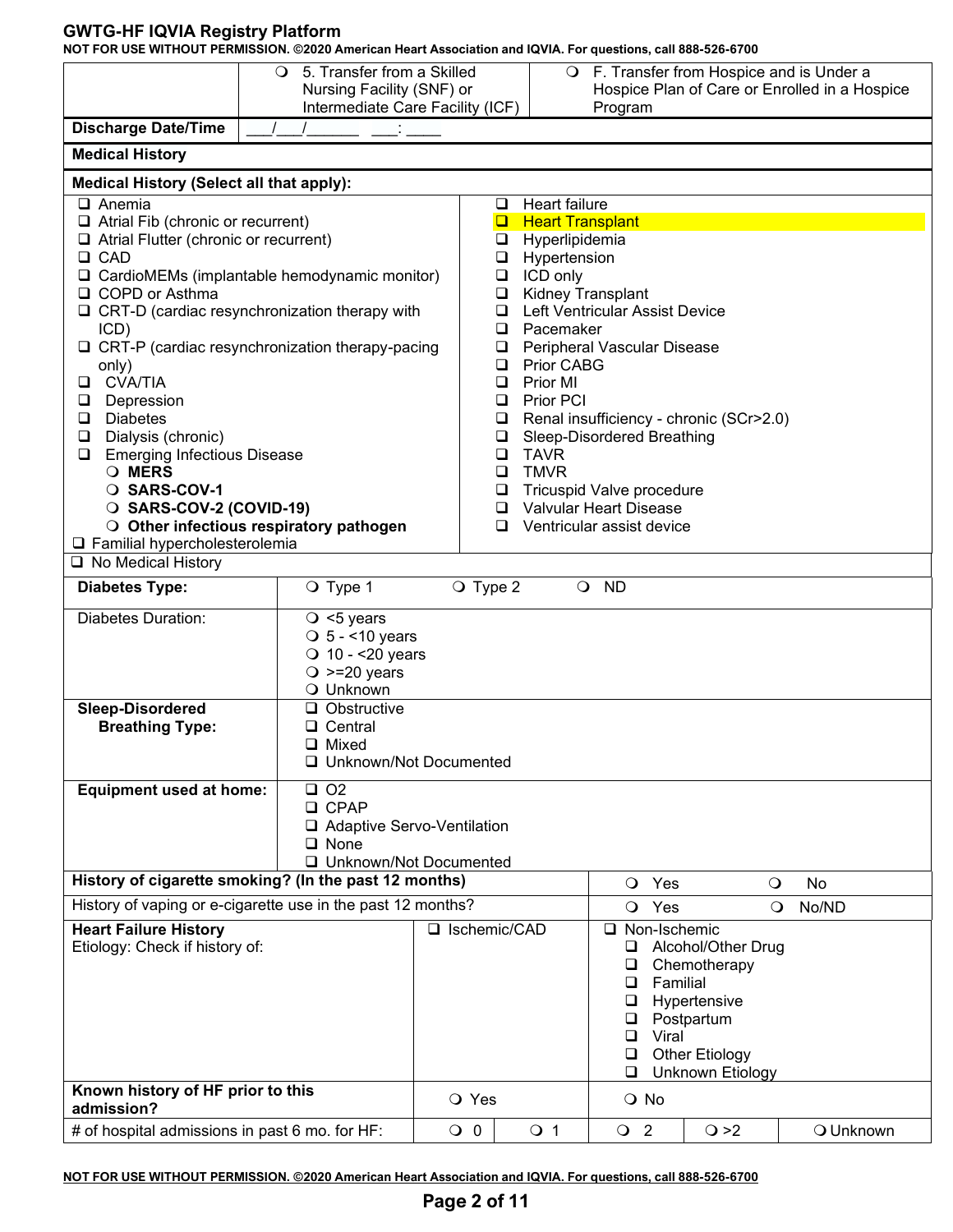**NOT FOR USE WITHOUT PERMISSION. ©2020 American Heart Association and IQVIA. For questions, call 888-526-6700**

| □                                                                                                                                                                                                | <b>Patient Listed for Transplant</b>                                                                                                                                                                                                         |                                                                                                                                                                                                       |                                                                                                                                                                                               |                                                                                                       |                                                                                                                                                                           |                                                                                                                                                       |
|--------------------------------------------------------------------------------------------------------------------------------------------------------------------------------------------------|----------------------------------------------------------------------------------------------------------------------------------------------------------------------------------------------------------------------------------------------|-------------------------------------------------------------------------------------------------------------------------------------------------------------------------------------------------------|-----------------------------------------------------------------------------------------------------------------------------------------------------------------------------------------------|-------------------------------------------------------------------------------------------------------|---------------------------------------------------------------------------------------------------------------------------------------------------------------------------|-------------------------------------------------------------------------------------------------------------------------------------------------------|
| <b>DIAGNOSIS</b>                                                                                                                                                                                 |                                                                                                                                                                                                                                              |                                                                                                                                                                                                       |                                                                                                                                                                                               |                                                                                                       |                                                                                                                                                                           | <b>Admission Tab</b>                                                                                                                                  |
| <b>Heart Failure Diagnosis</b>                                                                                                                                                                   |                                                                                                                                                                                                                                              | $\circ$<br>$\circ$                                                                                                                                                                                    | O Heart Failure, primary diagnosis, with CAD<br>Heart Failure, primary diagnosis, no CAD<br>Heart Failure, secondary diagnosis                                                                |                                                                                                       |                                                                                                                                                                           |                                                                                                                                                       |
| hospitalization)                                                                                                                                                                                 | Atrial Fibrillation (At presentation or during<br>Atrial Flutter (At presentation or during                                                                                                                                                  | Yes<br>$\circ$<br>$\circ$<br>Yes                                                                                                                                                                      | No<br>$\circ$<br>No<br>$\circ$                                                                                                                                                                |                                                                                                       |                                                                                                                                                                           | Documented New Onset?<br>Documented New Onset?                                                                                                        |
| hospitalization)                                                                                                                                                                                 |                                                                                                                                                                                                                                              |                                                                                                                                                                                                       |                                                                                                                                                                                               |                                                                                                       |                                                                                                                                                                           |                                                                                                                                                       |
| <b>New Diagnosis of Diabetes</b>                                                                                                                                                                 |                                                                                                                                                                                                                                              | Yes<br>$\circ$<br>❏                                                                                                                                                                                   | $\circ$<br>No<br>HbA1c                                                                                                                                                                        |                                                                                                       |                                                                                                                                                                           | O Not Documented                                                                                                                                      |
| <b>Basis for Diagnosis</b>                                                                                                                                                                       |                                                                                                                                                                                                                                              | ❏                                                                                                                                                                                                     | <b>Oral Glucose Tolerance</b>                                                                                                                                                                 |                                                                                                       | $\Box$<br>$\Box$                                                                                                                                                          | <b>Fasting Blood Sugar</b><br><b>Test Other</b>                                                                                                       |
| first recognized                                                                                                                                                                                 | Characterization of HF at admission or when                                                                                                                                                                                                  | $\circ$<br>O<br>$\bigcirc$<br>$\Omega$                                                                                                                                                                | Acute Pulmonary Edema<br>Dizziness/Syncope<br>Dyspnea<br><b>ICD Shock/Sustained</b><br>Ventricular Arrhythmia                                                                                 |                                                                                                       | O Other                                                                                                                                                                   | O Pulmonary Congestion<br>O Volume overload/Weight Gain<br>O Worsening fatigue                                                                        |
| Exacerbation<br>Select all that apply                                                                                                                                                            | Other Conditions Contributing to HF                                                                                                                                                                                                          | $\Box$<br>$\Box$<br>❏                                                                                                                                                                                 | Arrhythmia<br>Pneumonia/respiratory process<br>Noncompliance - medication                                                                                                                     |                                                                                                       | $\Box$<br>$\Box$<br>$\Box$<br>$\Box$<br>$\Box$<br>Other                                                                                                                   | <b>Worsening Renal Failure</b><br>Ischemia/ACS<br><b>Uncontrolled HTN</b><br>Noncompliance - Dietary                                                  |
|                                                                                                                                                                                                  | Active bacterial or viral infection at<br>admission or during hospitalization                                                                                                                                                                | □<br>❏<br>❏<br>❏                                                                                                                                                                                      | None/ND<br><b>Bacterial infection</b><br><b>Emerging Infectious Disease</b><br>□ SARS-COV-1<br>□ SARS-COV-2 (COVID-19)<br>□ MERS<br>$\Box$ Other infectious respiratory pathogen<br>Influenza |                                                                                                       |                                                                                                                                                                           |                                                                                                                                                       |
|                                                                                                                                                                                                  |                                                                                                                                                                                                                                              | ❏<br>$\Box$                                                                                                                                                                                           | Seasonal Cold<br><b>Other Viral Infection</b>                                                                                                                                                 |                                                                                                       |                                                                                                                                                                           |                                                                                                                                                       |
|                                                                                                                                                                                                  |                                                                                                                                                                                                                                              |                                                                                                                                                                                                       |                                                                                                                                                                                               |                                                                                                       |                                                                                                                                                                           | <b>Admission Tab</b>                                                                                                                                  |
| <b>MEDICATIONS AT ADMISSION</b>                                                                                                                                                                  | Medications Used Prior to Admission: [Select all that apply]                                                                                                                                                                                 |                                                                                                                                                                                                       |                                                                                                                                                                                               |                                                                                                       |                                                                                                                                                                           |                                                                                                                                                       |
| $\Box$<br>admission<br><b>ACE Inhibitor</b><br>$\Box$<br>⊔<br>❏<br>(ARB)<br>□<br>Inhibitor (ARNI)<br>Antiarrhythmic<br>□<br>⊔<br>$\bigcirc$ Warfarin<br>O Other<br>□<br>aspirin)<br>Aspirin<br>□ | Patient on no meds prior to<br>Aldosterone Antagonist<br>Angiotensin receptor blocker<br>Angiotensin Receptor Neprilysin<br>Anticoagulation Therapy<br>O Direct Thrombin Inhibitor<br>O Factor Xa Inhibitor<br>Antiplatelet agent (excluding | Beta-Blocker<br>❏<br>$\Box$<br>Ca channel blocker<br>$\Box$<br>Anti-hyperglycemic<br>medications:<br>◻<br>❏<br>Insulin<br>$\Box$<br>$\Box$<br>$\Box$<br>$\Box$<br>$\Box$<br>Other<br>$\Box$<br>agents | DPP-4 Inhibitors<br>GLP-1 receptor agonist<br>Metformin<br>Sulfonylurea<br>Thiazolidinedione<br><b>Other Oral Agents</b><br>injectable/subcutaneous                                           | $\Box$<br>$\Box$<br>$\Box$<br>$\Box$<br>❏<br>$\Box$<br>$\Box$<br>$\Box$<br>$\Box$<br>$\Box$<br>$\Box$ | Digoxin<br><b>Diuretic</b><br>O Loop<br>Hydralazine<br>Ivabradine<br>$\bigcirc$ Statin<br>Nitrate<br>Renin Inhibitor<br><b>SGLT2 Inhibitor</b><br>Vericiguat<br>admission | O Thiazide/Thiazide-like<br>Lipid lowering agent (Any)<br>O Other Lipid lowering agent<br>Omega-3 fatty acid supplement<br>Other medications prior to |
| Symptoms (Closest to<br>Admission) Select all that<br>apply                                                                                                                                      | O Chest Pain<br>Orthopnea<br>$\circ$<br>O Palpitations                                                                                                                                                                                       | $\bigcirc$ Fatigue<br>O PND                                                                                                                                                                           | O Dyspnea at rest                                                                                                                                                                             |                                                                                                       | O Dyspnea on Exertion                                                                                                                                                     | O Decreased appetite/early satiety<br>O Dizziness/lightheadedness/syncope                                                                             |
| <b>EXAMS/LABS AT ADMISSION</b>                                                                                                                                                                   |                                                                                                                                                                                                                                              |                                                                                                                                                                                                       |                                                                                                                                                                                               |                                                                                                       |                                                                                                                                                                           | <b>Admission Tab</b>                                                                                                                                  |
| <b>Height</b><br>Weight                                                                                                                                                                          |                                                                                                                                                                                                                                              |                                                                                                                                                                                                       | $\bigcirc$ inches $\bigcirc$ cm<br>OLbs.<br>OKgs.                                                                                                                                             |                                                                                                       |                                                                                                                                                                           | O Height ND<br>O Weight ND                                                                                                                            |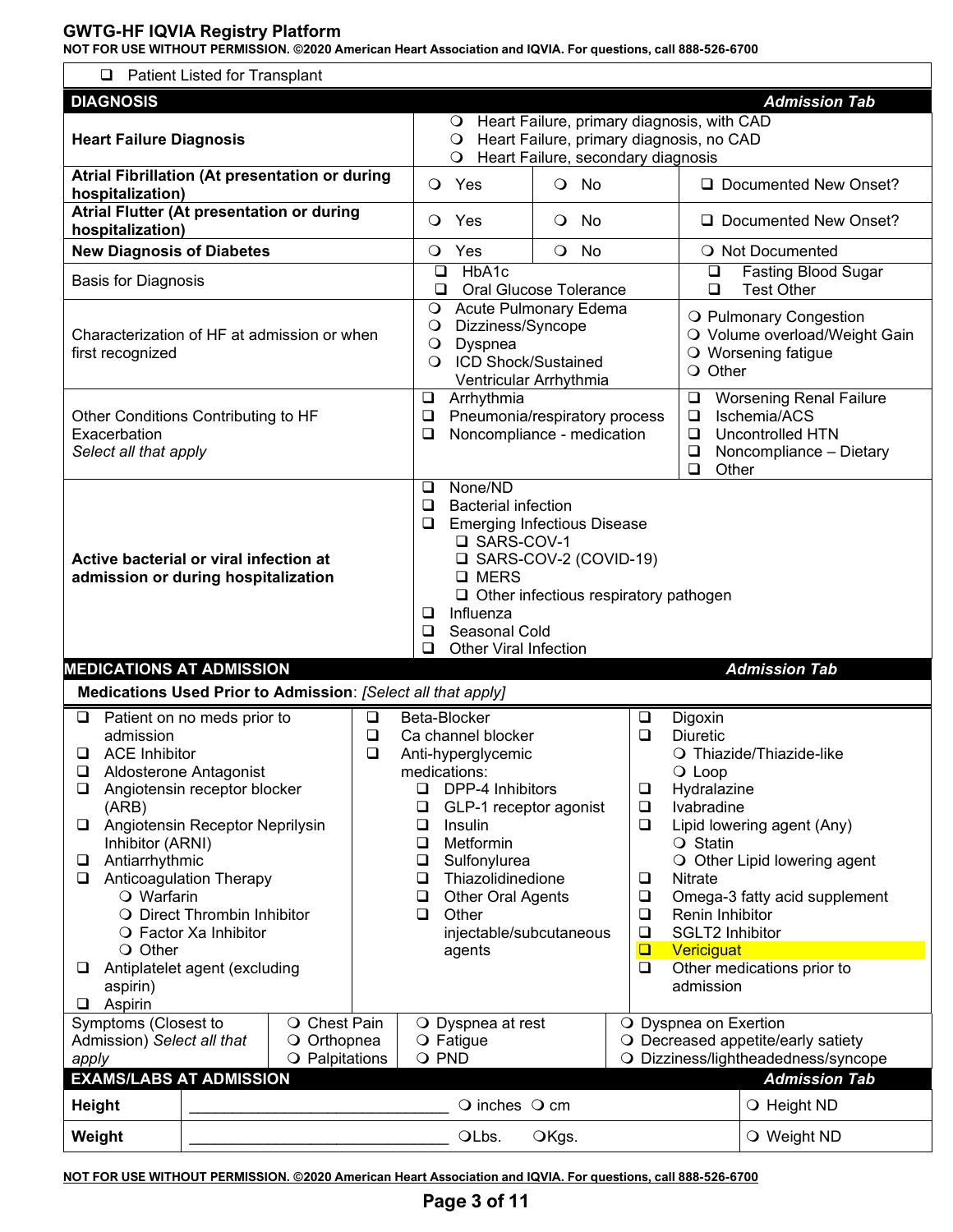**NOT FOR USE WITHOUT PERMISSION. ©2020 American Heart Association and IQVIA. For questions, call 888-526-6700**

| Waist<br>Circumference<br><b>BMI</b>        |                 | O Waist Circumference<br>$\bigcirc$ inches $\bigcirc$ cm<br><b>ND</b><br>(Automatically Calculated) |               |                                                                                  |                                     |                 |                                  |                           |  |
|---------------------------------------------|-----------------|-----------------------------------------------------------------------------------------------------|---------------|----------------------------------------------------------------------------------|-------------------------------------|-----------------|----------------------------------|---------------------------|--|
| Systolic                                    |                 |                                                                                                     |               |                                                                                  |                                     |                 |                                  |                           |  |
| <b>Diastolic</b>                            |                 |                                                                                                     |               |                                                                                  |                                     |                 |                                  |                           |  |
| BP ND<br>$\circ$                            |                 |                                                                                                     |               |                                                                                  |                                     |                 |                                  |                           |  |
| Respiratory<br>Rate (breaths<br>per minute) |                 |                                                                                                     |               |                                                                                  |                                     |                 |                                  |                           |  |
| JVP (cm):                                   | O Yes           | O No                                                                                                | O Unknown     | <b>JVP Value</b>                                                                 |                                     |                 |                                  |                           |  |
| Rales:                                      | O Yes           | O No                                                                                                | O Unknown     |                                                                                  | Rales Value _________               |                 | $\circ$<br>Q < 1/3<br>$\geq 1/3$ | $Q$ N/A                   |  |
| Lower<br>Extremity<br>Edema                 | O Yes           | $\bigcirc$ No                                                                                       | O Unknown     | O Trace<br>$Q_1$ 1+<br>$Q^2$<br>Lower Extremity Value<br>$\bigcirc$ 3+<br>$Q$ 4+ |                                     |                 | $O$ N/A                          |                           |  |
| Lipids                                      | TC:<br>mg/dL    |                                                                                                     | HDL:<br>mg/dL | LDL:<br>mg/dL                                                                    |                                     |                 | TG:<br>mg/dL                     | □ Lipids Not Available    |  |
| Labs (Closet to Admission)                  |                 |                                                                                                     |               |                                                                                  |                                     |                 |                                  |                           |  |
| Sodium (Na+)                                |                 |                                                                                                     |               | $O$ mEq/L                                                                        | O mmol/L                            |                 | $Q$ mg/dL                        | $\Box$ Not Available      |  |
| Hgb                                         |                 |                                                                                                     |               | $Q$ g/dL                                                                         | $\bigcirc$ g/L                      |                 |                                  | $\Box$ Not Available      |  |
| Albumin                                     |                 |                                                                                                     |               | $Q$ g/dL                                                                         | $\bigcirc$ g/L                      |                 |                                  | $\Box$ Not Available      |  |
| <b>BNP</b>                                  |                 |                                                                                                     |               | $O$ pg/mL                                                                        | O pmol/L                            |                 | $Q$ ng/L                         | □ Not Available           |  |
| NT-proBNP                                   |                 |                                                                                                     |               | $Q$ pg/mL                                                                        | $Q$ ng/L                            |                 |                                  | $\Box$ Not Available      |  |
| <b>Serum</b><br><b>Creatinine</b>           |                 |                                                                                                     |               | $O$ mg/dL                                                                        | $Q$ µmol/L                          |                 |                                  | □ Not Available           |  |
| <b>BUN</b>                                  |                 |                                                                                                     |               | $Q$ mg/dL                                                                        | $Q$ µmol/L                          |                 |                                  | □ Not Available           |  |
| Troponin<br>(Peak)                          | Ong/mL          | Oug/L                                                                                               |               | OT<br>$\overline{O}$<br>$\overline{O}$ hs-l<br>$O$ hs-T                          | $\overline{O}$ Normal<br>O Abnormal |                 |                                  | □ Not Available           |  |
| Potassium<br>$(K+)$                         |                 |                                                                                                     |               | $Q$ mEq/L                                                                        | $\bigcirc$ mmol/L                   |                 | $Q$ mg/dL                        | $\Box$ Not Available      |  |
| Ferritin                                    |                 |                                                                                                     |               |                                                                                  |                                     |                 |                                  |                           |  |
| (ng/mL)                                     |                 |                                                                                                     |               |                                                                                  |                                     |                 |                                  |                           |  |
| HbA1C<br><b>Fasting Blood</b>               |                 |                                                                                                     | $\%$          |                                                                                  |                                     | □ Not Available |                                  |                           |  |
| Glucose<br>(mg/dL)                          |                 |                                                                                                     |               |                                                                                  |                                     | □ Not Available |                                  |                           |  |
| <b>EKG QRS</b><br>Duration (ms)             |                 |                                                                                                     |               |                                                                                  |                                     | □ Not Available |                                  |                           |  |
| <b>EKG QRS</b>                              | <b>O</b> Normal |                                                                                                     |               |                                                                                  | O RBBB                              |                 |                                  | O Paced                   |  |
| <b>Morphology</b>                           | O LBBB          |                                                                                                     |               |                                                                                  | O NS-IVCD                           |                 |                                  | O Not Available           |  |
| <b>CLINICAL CODES</b>                       |                 |                                                                                                     |               |                                                                                  |                                     |                 |                                  | <b>Clinical Codes Tab</b> |  |
| ICD-10-CM Principal Diagnosis Code          |                 |                                                                                                     |               |                                                                                  |                                     |                 |                                  |                           |  |
|                                             |                 |                                                                                                     |               | 1.                                                                               |                                     | 2.              |                                  | 3.                        |  |
| ICD-10-CM Other Diagnoses Codes             |                 |                                                                                                     |               | 4.                                                                               |                                     | 5.              |                                  | 6.                        |  |
|                                             |                 |                                                                                                     |               | 7.                                                                               |                                     | 8.              |                                  | $\boldsymbol{9}$          |  |
|                                             |                 |                                                                                                     |               | 10.                                                                              |                                     | 11.             |                                  | 12.                       |  |
| ICD-10-PCS Principal Procedure Code         |                 |                                                                                                     |               |                                                                                  |                                     | Date:           |                                  | Date UTD<br>$\circ$       |  |
| ICD-10-PCS Other Principal Procedure Codes  |                 |                                                                                                     |               | 1.                                                                               |                                     | Date:           |                                  | Date UTD<br>$\circ$       |  |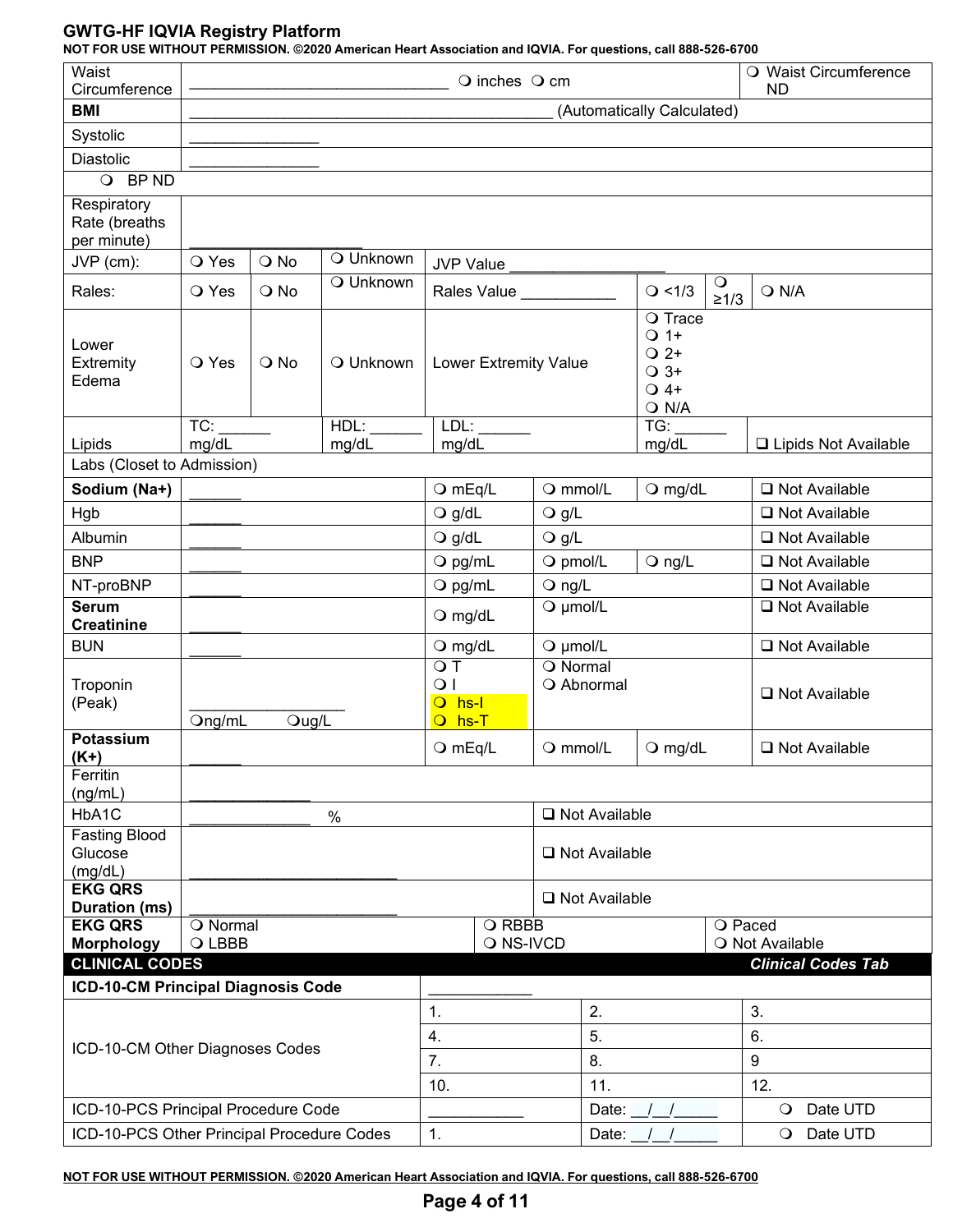|                                                                                                                                                                                                                                                                                                                                                                                                                                     | 2.                                                                                                                                                                                                                                                                                                                                                                             |             |                           | Date:                                                                                       | Date UTD<br>$\circ$                                                                                                                |  |  |
|-------------------------------------------------------------------------------------------------------------------------------------------------------------------------------------------------------------------------------------------------------------------------------------------------------------------------------------------------------------------------------------------------------------------------------------|--------------------------------------------------------------------------------------------------------------------------------------------------------------------------------------------------------------------------------------------------------------------------------------------------------------------------------------------------------------------------------|-------------|---------------------------|---------------------------------------------------------------------------------------------|------------------------------------------------------------------------------------------------------------------------------------|--|--|
|                                                                                                                                                                                                                                                                                                                                                                                                                                     | 3.                                                                                                                                                                                                                                                                                                                                                                             |             |                           | Date:                                                                                       | Date UTD<br>$\circ$                                                                                                                |  |  |
|                                                                                                                                                                                                                                                                                                                                                                                                                                     | 4.                                                                                                                                                                                                                                                                                                                                                                             |             |                           | Date:                                                                                       | Date UTD<br>$\circ$                                                                                                                |  |  |
|                                                                                                                                                                                                                                                                                                                                                                                                                                     | 5.                                                                                                                                                                                                                                                                                                                                                                             |             |                           | Date: $/$ /                                                                                 | $\circ$<br>Date UTD                                                                                                                |  |  |
| <b>IN-HOSPITAL</b>                                                                                                                                                                                                                                                                                                                                                                                                                  |                                                                                                                                                                                                                                                                                                                                                                                |             |                           |                                                                                             | <b>In-Hospital Tab</b>                                                                                                             |  |  |
| <b>In-Hospital Care</b>                                                                                                                                                                                                                                                                                                                                                                                                             |                                                                                                                                                                                                                                                                                                                                                                                |             |                           |                                                                                             |                                                                                                                                    |  |  |
| <b>Procedures</b>                                                                                                                                                                                                                                                                                                                                                                                                                   |                                                                                                                                                                                                                                                                                                                                                                                |             |                           |                                                                                             |                                                                                                                                    |  |  |
| $\Box$ No Procedures<br>□ Cardiac Cath/Coronary Angiography<br>$\Box$ CardioMEMs (implantable hemodynamic monitor)<br>□ Coronary Artery Bypass Graft<br>$\Box$ CRT-P (cardiac resynchronization therapy-pacing<br>only)<br>□ Dialysis or Ultrafiltration unspecified<br>$\Box$ ICD only<br><b>Mechanical Ventilation</b><br>$\Box$ PCI<br><b>Right Cardiac Catheterization</b><br><b>Q TMVR</b><br><b>Tricuspid Valve Procedure</b> | □ Atrial Fibrillation Ablation or Surgery<br>□ Cardiac Valve Surgery<br>$\Box$ Cardioversion<br>$\Box$ CRT-D (cardiac resynchronization therapy with ICD<br>$\Box$ Dialysis<br>□ Intra-aortic Balloon Pump<br>□ Left Ventricular Assist Device<br>$\Box$ Pacemaker<br>$\Box$ PCI with stent<br>□ Stress Testing<br>$\Box$ TAVR<br>Transplant (Heart)<br>$\Box$ Ultrafiltration |             |                           |                                                                                             |                                                                                                                                    |  |  |
| <b>EF - Quantitative</b>                                                                                                                                                                                                                                                                                                                                                                                                            | %                                                                                                                                                                                                                                                                                                                                                                              |             |                           | Obtained:                                                                                   | O This Admission<br>$\bigcirc$ Within the last year<br>$Q > 1$ year ago                                                            |  |  |
| O Not Applicable<br>O Normal or mild dysfunction<br>O Qualitative moderate/severe dysfunction<br>EF - Qualitative<br>O Performed/results not available<br>O Planned after discharge<br>O Not performed                                                                                                                                                                                                                              |                                                                                                                                                                                                                                                                                                                                                                                |             |                           | <b>O</b> This Admission<br>Obtained:<br>$\bigcirc$ Within the last year<br>$Q > 1$ year ago |                                                                                                                                    |  |  |
| Mitral Valve Regurgitation<br>(MR) on echocardiogram                                                                                                                                                                                                                                                                                                                                                                                | $\overline{O}$ Not applicable<br>O None<br>Trace/trivial<br>$\bigcirc$ 1+ or Mild<br>$\bigcirc$ 2+ or Moderate<br>○ 3+ or Moderate to Severe<br>Q 4+ or Severe                                                                                                                                                                                                                 |             |                           |                                                                                             |                                                                                                                                    |  |  |
| <b>Documented LVSD?</b>                                                                                                                                                                                                                                                                                                                                                                                                             | O Yes                                                                                                                                                                                                                                                                                                                                                                          |             |                           | $\bigcirc$<br>No                                                                            |                                                                                                                                    |  |  |
| LVF Assessment?                                                                                                                                                                                                                                                                                                                                                                                                                     | $\circ$<br>Yes                                                                                                                                                                                                                                                                                                                                                                 | O No        |                           | $\circ$                                                                                     | Not done, Reason Documented                                                                                                        |  |  |
| <b>Oral Medications during</b><br>hospitalization<br>Select all that apply                                                                                                                                                                                                                                                                                                                                                          | None<br>❏<br><b>ARNI</b><br>❏<br>❏<br><b>ARB</b>                                                                                                                                                                                                                                                                                                                               | $\Box$<br>⊔ | Aldosterone<br>Antagonist | <b>Hydralazine Nitrate</b>                                                                  | <b>ACE Inhibitor</b><br>0<br><b>Beta Blocker</b><br>❏<br><b>SGLT2 Inhibitor</b><br>❏                                               |  |  |
| <b>IV</b> Iron                                                                                                                                                                                                                                                                                                                                                                                                                      | Yes<br>$\Box$                                                                                                                                                                                                                                                                                                                                                                  | $\Box$      | <b>No</b>                 |                                                                                             | Not documented<br>□                                                                                                                |  |  |
| <b>Parenteral Therapies</b><br>during hospitalization<br>Select all that apply                                                                                                                                                                                                                                                                                                                                                      | <b>Loop Diuretics</b><br>None<br>$\Box$<br>❏<br><b>Intermittent Bolus</b><br>$\Box$<br>Dopamine<br>$\circ$<br>Continuous Infusion<br>Dobutamine<br>❏<br>$\circ$<br>❏<br>❏<br>Milrinone<br>Iron<br>Nesiritide Nitroglycerine<br>$\Box$<br>Other IV Vasodilator<br>❏<br>Vasopressin antagonist<br>⊔                                                                              |             |                           |                                                                                             |                                                                                                                                    |  |  |
| Was the patient ambulating at the end of hospital day 2?                                                                                                                                                                                                                                                                                                                                                                            |                                                                                                                                                                                                                                                                                                                                                                                |             | O Yes                     | $\bigcirc$ No                                                                               | O Not Documented                                                                                                                   |  |  |
| Was DVT prophylaxis initiated by the end of hospital day<br>2?                                                                                                                                                                                                                                                                                                                                                                      |                                                                                                                                                                                                                                                                                                                                                                                |             | O Yes                     | O No/Not<br>Documented                                                                      | O Contraindicated                                                                                                                  |  |  |
| DVT prophylaxis type<br>NOT FOR USE WITHOUT PERMISSION. @2020 American Heart Association and IQVIA. For questions, call 888-526-6700                                                                                                                                                                                                                                                                                                | Low dose unfractionated heparin<br>❏<br>(LDUH)<br>Low molecular weight heparin<br>⊔<br>(LMWH)<br>Warfarin<br>❏<br>Other<br>❏                                                                                                                                                                                                                                                   |             |                           | ❏<br>$\Box$<br>$\Box$<br>$\Box$                                                             | Factor Xa Inhibitor<br>Direct thrombin inhibitor<br>Venous foot pumps (VFP)<br>Intermittent pneumatic compression<br>devices (IPC) |  |  |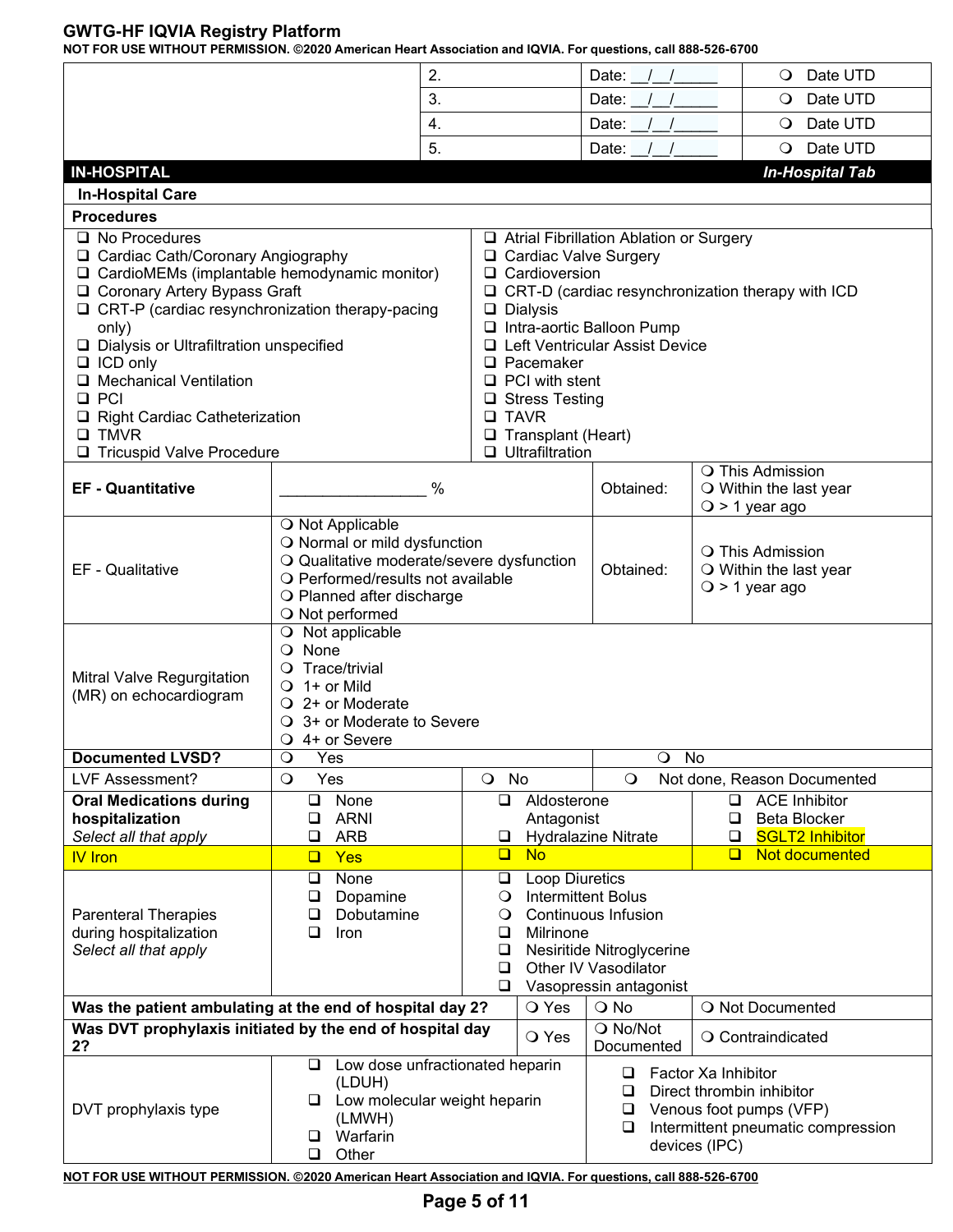**NOT FOR USE WITHOUT PERMISSION. ©2020 American Heart Association and IQVIA. For questions, call 888-526-6700**

| Was DVT or PE (pulmonary embolus) documented?                                            |                              |                                                                                                                                                                                                              | O Yes                            |                                          | O No/Not Documented                         |                    |                                  |                                  |  |
|------------------------------------------------------------------------------------------|------------------------------|--------------------------------------------------------------------------------------------------------------------------------------------------------------------------------------------------------------|----------------------------------|------------------------------------------|---------------------------------------------|--------------------|----------------------------------|----------------------------------|--|
|                                                                                          | $\circ$<br>$\circ$           | Influenza vaccine was given during this hospitalization during the current flu season<br>Influenza vaccine was received prior to admission during the current flu season, not<br>during this hospitalization |                                  |                                          |                                             |                    |                                  |                                  |  |
| <b>Influenza Vaccination</b>                                                             | $\circ$                      | Documentation of patient's refusal of influenza vaccine                                                                                                                                                      |                                  |                                          |                                             |                    |                                  |                                  |  |
|                                                                                          | $\circ$<br>$\circ$           | Allergy/Sensitivity to influenza or if medically contraindicated<br>Vaccine not available                                                                                                                    |                                  |                                          |                                             |                    |                                  |                                  |  |
|                                                                                          | $\circ$                      | None of the above/Not Documented/UTD                                                                                                                                                                         |                                  |                                          |                                             |                    |                                  |                                  |  |
| COVID-19 Vaccination                                                                     | $\circ$                      | COVID-19 vaccine was given during this hospitalization                                                                                                                                                       |                                  |                                          |                                             |                    |                                  |                                  |  |
|                                                                                          | $\bigcirc$                   | COVID-19 vaccine was received prior to admission, not during this hospitalization                                                                                                                            |                                  |                                          |                                             |                    |                                  |                                  |  |
|                                                                                          | $\bigcirc$                   | Documentation of patient's refusal of COVID-19 vaccine                                                                                                                                                       |                                  |                                          |                                             |                    |                                  |                                  |  |
|                                                                                          | $\circ$<br>$\circ$           | Allergy/Sensitivity to COVID-19 or if medically contraindicated<br>Vaccine not available                                                                                                                     |                                  |                                          |                                             |                    |                                  |                                  |  |
|                                                                                          | O                            | None of the above/Not Documented/UTD                                                                                                                                                                         |                                  |                                          |                                             |                    |                                  |                                  |  |
| COVID-19 Date                                                                            |                              |                                                                                                                                                                                                              |                                  |                                          |                                             |                    |                                  |                                  |  |
|                                                                                          |                              | □ Unknown                                                                                                                                                                                                    |                                  |                                          |                                             |                    |                                  |                                  |  |
| Is there documentation that<br>this patient was included in<br>a COVID-19 vaccine trial? | Yes<br>$\circ$<br>No/ND<br>O |                                                                                                                                                                                                              |                                  |                                          |                                             |                    |                                  |                                  |  |
|                                                                                          | $\circ$                      | Pneumococcal vaccine was given during this hospitalization                                                                                                                                                   |                                  |                                          |                                             |                    |                                  |                                  |  |
| Pneumococcal                                                                             | $\circ$                      | Pneumococcal vaccine was received in the past, not during this hospitalization                                                                                                                               |                                  |                                          |                                             |                    |                                  |                                  |  |
| Vaccination                                                                              | $\circ$                      | Documentation of patient's refusal of pneumococcal vaccine<br>Allergy/sensitivity or if medically contraindicated to pneumococcal vaccine                                                                    |                                  |                                          |                                             |                    |                                  |                                  |  |
|                                                                                          | $\circ$<br>O                 | None of the above/Not Documented/UTD                                                                                                                                                                         |                                  |                                          |                                             |                    |                                  |                                  |  |
| <b>DISCHARGE INFORMATION</b>                                                             |                              |                                                                                                                                                                                                              |                                  |                                          |                                             |                    |                                  | <b>Discharge Tab</b>             |  |
| What was the                                                                             | $1 -$ Home<br>$\circ$        |                                                                                                                                                                                                              |                                  |                                          |                                             | $O_6 -$ Expired    |                                  |                                  |  |
| patient's discharge                                                                      | $\circ$                      | 2 - Hospice - Home                                                                                                                                                                                           |                                  | O 7 - Left Against Medical<br>Advice/AMA |                                             |                    |                                  |                                  |  |
| disposition on the day                                                                   | $\circ$<br>$\circ$           | 3 - Hospice - Health Care Facility<br>4 - Acute Care Facility                                                                                                                                                |                                  | $\bigcirc$ 8 – Not documented or Unable  |                                             |                    |                                  |                                  |  |
| of discharge?                                                                            | $\circ$                      | 5 - Other Health Care Facility                                                                                                                                                                               |                                  |                                          |                                             | to Determine (UTD) |                                  |                                  |  |
| If other Health Care                                                                     | $\circ$                      | <b>Skilled Nursing Facility (SNF)</b>                                                                                                                                                                        |                                  |                                          | Intermediate Care Facility (ICF)<br>$\circ$ |                    |                                  |                                  |  |
| <b>Facility:</b>                                                                         | $\circ$<br>$\circ$           | Inpatient Rehabilitation Facility (IRF)<br>Long Term Care Hospital (LTCH)                                                                                                                                    |                                  |                                          | Other<br>$\mathbf O$                        |                    |                                  |                                  |  |
| <b>Skilled Nursing</b><br><b>Facility</b>                                                | <b>ND</b><br>$\Box$          |                                                                                                                                                                                                              |                                  |                                          |                                             |                    |                                  |                                  |  |
| If Home, special                                                                         | Home Health Care<br>$\circ$  |                                                                                                                                                                                                              | Ő                                | International                            |                                             |                    |                                  |                                  |  |
| discharge<br>circumstances:                                                              | Homeless<br>$\circ$          |                                                                                                                                                                                                              | Ő                                | Prison/Incarcerated                      |                                             |                    | None/UTD<br>$\circ$              |                                  |  |
| Primary Cause of                                                                         |                              |                                                                                                                                                                                                              |                                  |                                          |                                             |                    |                                  |                                  |  |
| Death                                                                                    | Cardiovascular<br>$\circ$    |                                                                                                                                                                                                              | $\circ$                          |                                          | Non-Cardiovascular                          | $\mathbf O$        | Unknown                          |                                  |  |
| If Cardiovascular:                                                                       | $\bullet$                    | <b>Acute Coronary Syndrome</b>                                                                                                                                                                               | $\circ$                          |                                          | <b>Worsening Heart Failure</b>              | $\circ$<br>$\circ$ | Other                            | Sudden Death                     |  |
| When is the earliest physician/APN/PA documentation of<br>comfort measures only?         |                              |                                                                                                                                                                                                              | Day 0 or 1<br>$\circ$<br>$\circ$ | Day 2 or after                           |                                             | $\circ$<br>$\circ$ |                                  | Timing unclear<br>Not Documented |  |
| Symptoms (closest                                                                        | Worse<br>$\circ$             |                                                                                                                                                                                                              | $\circ$                          |                                          | Better, Symptomatic                         |                    |                                  | O Unable to determine            |  |
| to discharge)                                                                            | Unchanged<br>$\circ$         |                                                                                                                                                                                                              | O                                |                                          | Better, Asymptomatic                        |                    |                                  |                                  |  |
|                                                                                          | Weight<br><b>Heart Rate</b>  | O Lbs.                                                                                                                                                                                                       | O Kgs.                           |                                          |                                             |                    |                                  | O Not Documented                 |  |
| Vital Signs (closest                                                                     | (bpm)                        |                                                                                                                                                                                                              |                                  |                                          |                                             |                    |                                  | O Not Documented                 |  |
| to Discharge)                                                                            | Systolic                     |                                                                                                                                                                                                              |                                  |                                          |                                             |                    |                                  | O Not Documented                 |  |
|                                                                                          | Diastolic                    |                                                                                                                                                                                                              |                                  |                                          |                                             |                    |                                  |                                  |  |
|                                                                                          | JVP:                         | O Yes                                                                                                                                                                                                        | O No                             |                                          | O Unknown                                   |                    | If Yes, $\overline{\phantom{a}}$ | cm                               |  |
| Exam (Closest to                                                                         | Rales:                       | O Yes<br>$\bigcirc$ No                                                                                                                                                                                       | O Unknown                        | If                                       | Yes,                                        | Q < 1/3            | $Q \geq 1/3$                     | $Q$ N/A                          |  |
| Discharge)                                                                               | Lower                        |                                                                                                                                                                                                              |                                  |                                          |                                             |                    |                                  |                                  |  |
|                                                                                          | Extremity                    | O Yes<br>O No                                                                                                                                                                                                | O Unknown                        | lf                                       | $\bigcirc$ 1+<br>Yes,                       | O Trace            | $Q^2$<br>$\bigcirc$ 3+           | $\bigcirc$ 4+<br>$Q$ N/A         |  |
|                                                                                          | Edema                        |                                                                                                                                                                                                              |                                  |                                          |                                             |                    |                                  |                                  |  |
|                                                                                          | Sodium (Na+)                 |                                                                                                                                                                                                              | $O$ mEq/L                        | O mmol/L                                 |                                             | $Q$ mg/dL          |                                  | $\Box$ Unavailable               |  |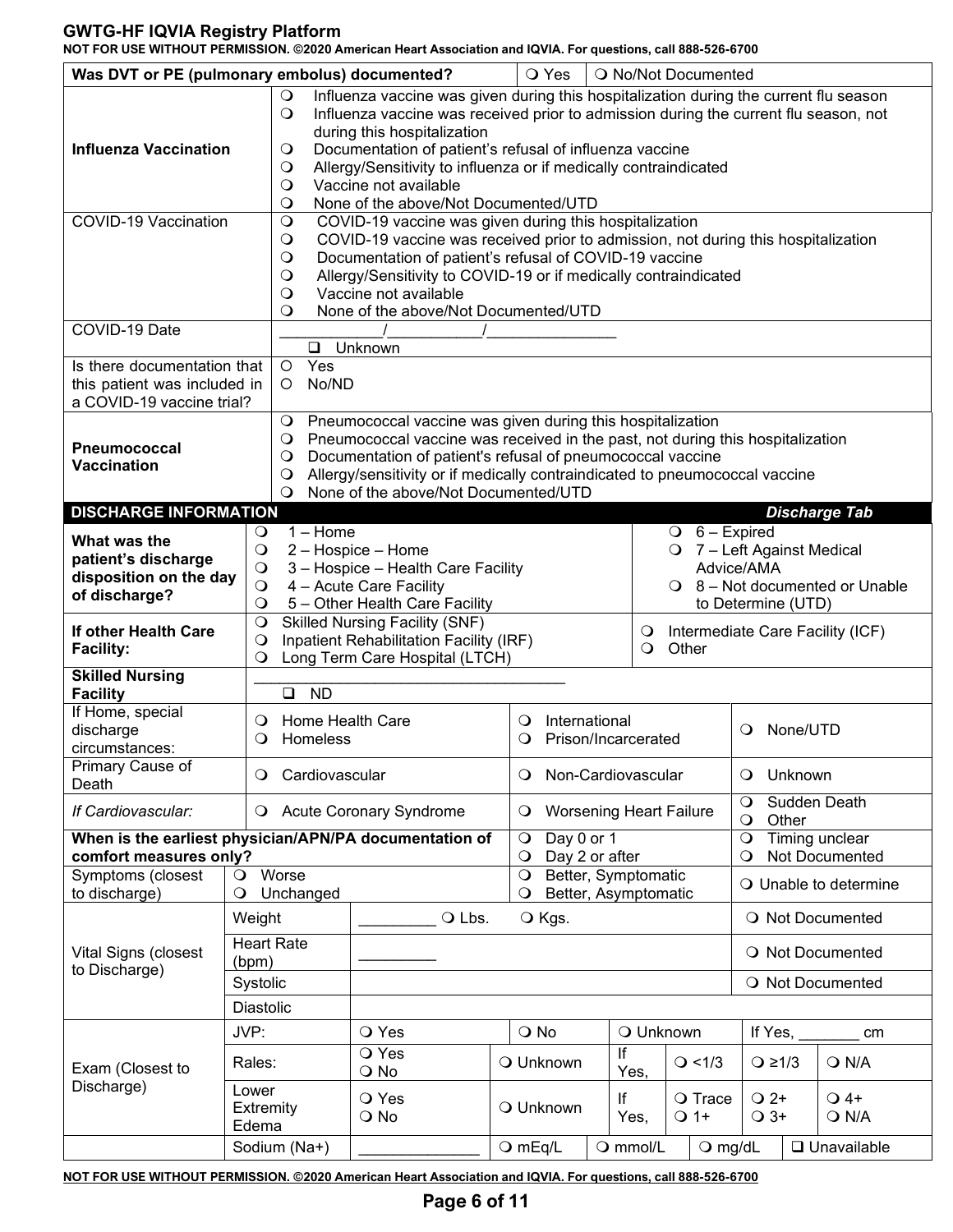**NOT FOR USE WITHOUT PERMISSION. ©2020 American Heart Association and IQVIA. For questions, call 888-526-6700**

|                                                                                                                 | <b>BNP</b>                                                                                                                                                            |                                                                                                                                                                                            | $\bigcirc$ pg/mL     | O pmol/L                                                                | $\bigcirc$ ng/L                                                                                                                     | $\Box$ Unavailable   |  |
|-----------------------------------------------------------------------------------------------------------------|-----------------------------------------------------------------------------------------------------------------------------------------------------------------------|--------------------------------------------------------------------------------------------------------------------------------------------------------------------------------------------|----------------------|-------------------------------------------------------------------------|-------------------------------------------------------------------------------------------------------------------------------------|----------------------|--|
|                                                                                                                 | <b>Serum</b>                                                                                                                                                          |                                                                                                                                                                                            |                      | $\bigcirc$ mg/dL                                                        | $Q$ µmol/L                                                                                                                          | $\Box$ Unavailable   |  |
|                                                                                                                 | <b>Creatinine</b><br><b>BUN</b>                                                                                                                                       |                                                                                                                                                                                            |                      | $O$ mg/dL                                                               | $Q$ µmol/L                                                                                                                          | $\Box$ Unavailable   |  |
|                                                                                                                 | eGFR                                                                                                                                                                  |                                                                                                                                                                                            |                      |                                                                         |                                                                                                                                     |                      |  |
|                                                                                                                 | (mL/min)<br>NT-proBNP                                                                                                                                                 |                                                                                                                                                                                            |                      |                                                                         |                                                                                                                                     |                      |  |
|                                                                                                                 | (pg/mL)                                                                                                                                                               |                                                                                                                                                                                            |                      |                                                                         | □ Not Documented                                                                                                                    |                      |  |
|                                                                                                                 | <b>Potassium</b><br>$(K+)$                                                                                                                                            |                                                                                                                                                                                            | $O$ mEq/L            | $Q$ mmol/L                                                              | $\bigcirc$ mg/dL                                                                                                                    | $\Box$ Unavailable   |  |
| Labs (Closest to<br>Discharge)                                                                                  | <b>Urinary</b><br><b>Albumin</b><br>(mg/dL)<br><b>Urinary</b><br><b>Creatinine</b>                                                                                    |                                                                                                                                                                                            |                      |                                                                         |                                                                                                                                     |                      |  |
|                                                                                                                 | (mg/dL)<br><b>Urinary</b><br>Albumin-to-<br><b>Creatinine</b><br><b>Ratio (UACR)</b><br>(mg/g)                                                                        |                                                                                                                                                                                            |                      |                                                                         |                                                                                                                                     |                      |  |
|                                                                                                                 | <b>Ferritin</b>                                                                                                                                                       |                                                                                                                                                                                            | <b>Q</b> Unavailable |                                                                         |                                                                                                                                     |                      |  |
| <b>DISCHARGE MEDICATIONS</b>                                                                                    | (mg/mL)                                                                                                                                                               |                                                                                                                                                                                            |                      |                                                                         |                                                                                                                                     | <b>Discharge Tab</b> |  |
| <b>ACE Prescribed?</b>                                                                                          |                                                                                                                                                                       | O Yes O No O NC (None-Contraindicated)                                                                                                                                                     |                      |                                                                         |                                                                                                                                     |                      |  |
| <b>ACE Medication/Dosage/Frequency</b>                                                                          |                                                                                                                                                                       | Medication:                                                                                                                                                                                |                      | Dosage:                                                                 | Frequency:                                                                                                                          |                      |  |
| <b>Contraindications or Other</b><br><b>Documented Reason(s) For Not</b><br><b>Providing ACEI:</b>              |                                                                                                                                                                       | $\Box$ Other<br>□ Patient Reason<br>□ System Reason                                                                                                                                        |                      |                                                                         | $\Box$ Hypotensive patient who was at immediate risk of cardiogenic shock<br>□ Hospitalized patient who experienced marked azotemia |                      |  |
| <b>ARB Prescribed?</b>                                                                                          |                                                                                                                                                                       | O Yes O No O NC (None-Contraindicated)                                                                                                                                                     |                      |                                                                         |                                                                                                                                     |                      |  |
| ARB Medication/ Dosage/Frequency                                                                                |                                                                                                                                                                       | Medication:                                                                                                                                                                                |                      |                                                                         | Dosage:<br>Frequency:                                                                                                               |                      |  |
| <b>Contraindications or Other</b><br><b>Documented Reason(s) For Not</b><br><b>Providing ARB:</b>               |                                                                                                                                                                       | $\Box$ Hypotensive patient who was at immediate risk of cardiogenic shock<br>□ Hospitalized patient who experienced marked azotemia<br>$\Box$ Other<br>□ Patient Reason<br>□ System Reason |                      |                                                                         |                                                                                                                                     |                      |  |
| <b>ARNI Prescribed?</b>                                                                                         |                                                                                                                                                                       | O Yes O No O NC (None-Contraindicated)                                                                                                                                                     |                      |                                                                         |                                                                                                                                     |                      |  |
| <b>ARNI Medication/Dosage/Frequency</b>                                                                         |                                                                                                                                                                       | Medication:                                                                                                                                                                                |                      |                                                                         | Dosage:                                                                                                                             | Frequency:           |  |
| <b>Contraindications or Other</b><br><b>Documented Reason(s) for Not</b><br><b>Providing ARNI at Discharge:</b> | ❏<br>$\Box$<br>Allergy<br>Hyperkalemia<br>$\Box$<br>Hypotension<br>$\Box$<br>$\Box$<br>$\Box$<br><b>Patient Reason</b><br>$\Box$<br>mg/dL in women<br>□ System Reason | ACE inhibitor use within the prior 36 hours<br>Other medical reasons                                                                                                                       |                      | Renal dysfunction defined as creatinine $> 2.5$ mg/dL in men or $> 2.0$ |                                                                                                                                     |                      |  |
| Reasons for not switching to ARNI at<br>discharge:                                                              | O Yes<br>$\bigcirc$ No                                                                                                                                                |                                                                                                                                                                                            |                      |                                                                         | O ARNI was prescribed at discharge                                                                                                  |                      |  |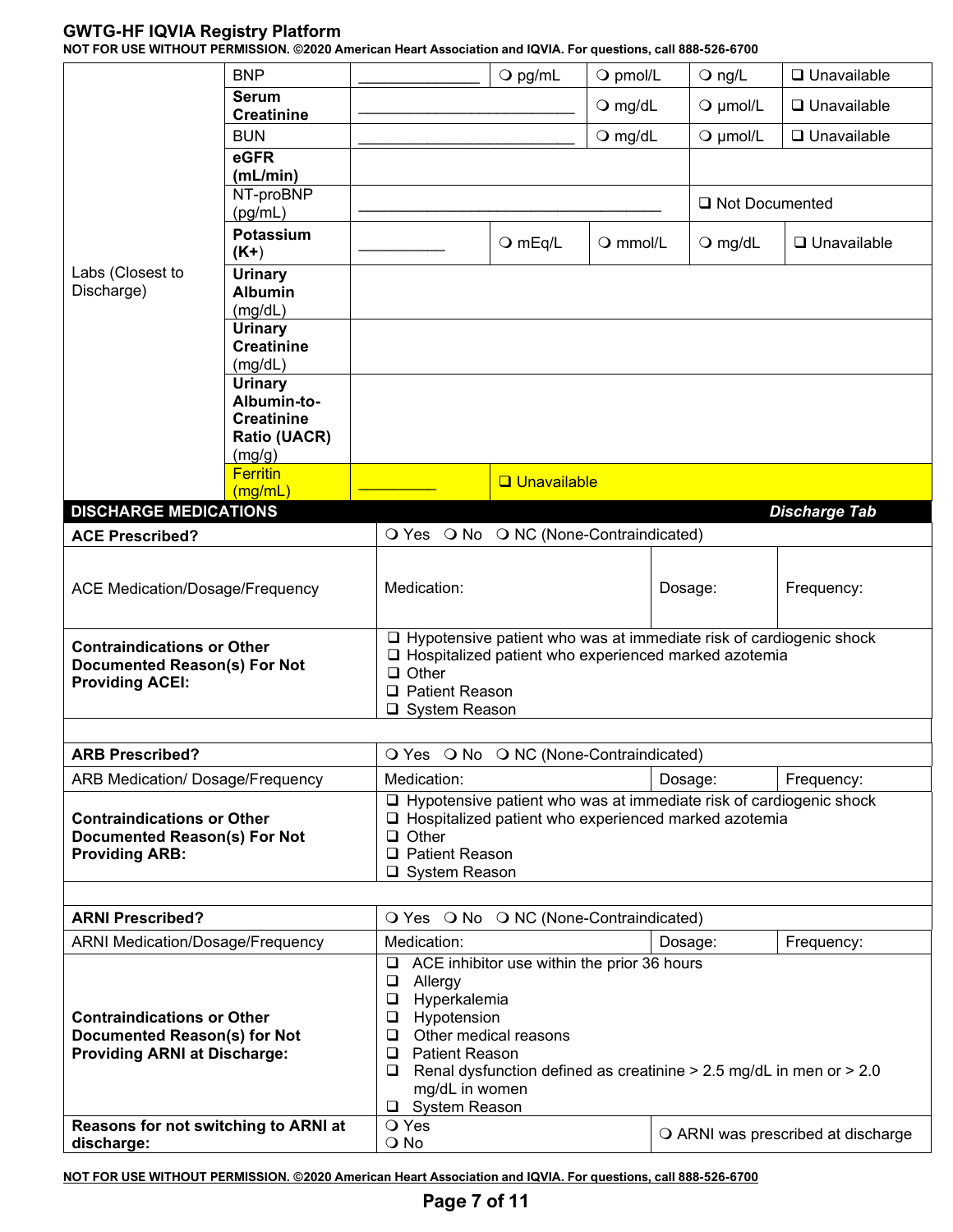**NOT FOR USE WITHOUT PERMISSION. ©2020 American Heart Association and IQVIA. For questions, call 888-526-6700**

| OT FOR OSE WITHOUT FERMISSION. @2020 AMERICAN HEAL ASSOCIATION AND IQVIA. FOR QUESTIONS, CAN 000-320-07 00 |                                                                                                               |                 |                     |  |  |  |  |  |
|------------------------------------------------------------------------------------------------------------|---------------------------------------------------------------------------------------------------------------|-----------------|---------------------|--|--|--|--|--|
|                                                                                                            | O New Onset Heart Failure                                                                                     | O NYHA Class I  |                     |  |  |  |  |  |
| If Yes,                                                                                                    | O Not previously tolerating                                                                                   | O NYHA Class IV |                     |  |  |  |  |  |
|                                                                                                            | <b>ACEI/ARB</b>                                                                                               |                 |                     |  |  |  |  |  |
|                                                                                                            |                                                                                                               |                 |                     |  |  |  |  |  |
| <b>Beta Blocker Prescribed?</b>                                                                            | O Yes O No O NC (None-Contraindicated)                                                                        |                 |                     |  |  |  |  |  |
|                                                                                                            | Evidence-Based Beta Blocker<br>$\circ$                                                                        |                 |                     |  |  |  |  |  |
| <b>Beta Blocker Class</b>                                                                                  | Non-Evidence-Based Beta Blocker<br>$\circ$                                                                    |                 |                     |  |  |  |  |  |
|                                                                                                            | <b>Unknown Class</b><br>$\circ$<br>Asthma                                                                     |                 |                     |  |  |  |  |  |
|                                                                                                            | ❏<br><b>Fluid Overload</b><br>❏                                                                               |                 |                     |  |  |  |  |  |
| <b>Contraindications or Other</b>                                                                          | $\Box$<br>Low Blood Pressure                                                                                  |                 |                     |  |  |  |  |  |
| <b>Documented Reason(s) For Not</b>                                                                        | $\Box$<br>Patient recently treated with an intravenous positive inotropic agent                               |                 |                     |  |  |  |  |  |
| <b>Providing Beta Blockers:</b>                                                                            | <b>Patient Reason</b><br>$\Box$                                                                               |                 |                     |  |  |  |  |  |
|                                                                                                            | $\Box$<br>System Reason                                                                                       |                 |                     |  |  |  |  |  |
| <b>Beta Blocker</b>                                                                                        | <b>Medication:</b>                                                                                            | Dosage:         | Frequency:          |  |  |  |  |  |
| Medication/Dosage/Frequency                                                                                |                                                                                                               |                 |                     |  |  |  |  |  |
|                                                                                                            | O Yes O No O NC                                                                                               |                 |                     |  |  |  |  |  |
| <b>SGLT2 Inhibitor Prescribed?</b>                                                                         |                                                                                                               |                 |                     |  |  |  |  |  |
|                                                                                                            | Medication:<br>Dosage:<br>Patient currently on dialysis<br>$\Box$                                             |                 | Frequency:          |  |  |  |  |  |
|                                                                                                            | Ketoacidosis<br>❏                                                                                             |                 |                     |  |  |  |  |  |
|                                                                                                            | Known hypersensitivity to the medication<br>⊔                                                                 |                 |                     |  |  |  |  |  |
| <b>Contraindications or Other Documented</b><br>Reason(s) For Not Providing SGLT2                          | Type I diabetes (not approved for use in patients with Type I diabetes<br>⊔                                   |                 |                     |  |  |  |  |  |
| Inhibitor:                                                                                                 | due to increased risk of ketoacidosis)                                                                        |                 |                     |  |  |  |  |  |
|                                                                                                            | <b>Q</b> Patient Reason                                                                                       |                 |                     |  |  |  |  |  |
|                                                                                                            | □ System Reason<br>$\Box$ Other                                                                               |                 |                     |  |  |  |  |  |
|                                                                                                            |                                                                                                               |                 |                     |  |  |  |  |  |
| <b>Aldosterone Antagonist Prescribed?</b>                                                                  | O Yes O No O NC (None-Contraindicated)                                                                        |                 |                     |  |  |  |  |  |
| Aldosterone Antagonist                                                                                     | Medication:                                                                                                   | Dosage:         | Frequency:          |  |  |  |  |  |
| Medication/Dosage/Frequency                                                                                |                                                                                                               |                 |                     |  |  |  |  |  |
| Was there a dose increase since prior<br>to admission?                                                     | <b>O</b> Yes<br>O No/ND                                                                                       |                 |                     |  |  |  |  |  |
| Potassium ordered or planned after                                                                         | <b>O</b> Yes                                                                                                  |                 |                     |  |  |  |  |  |
| discharge?                                                                                                 | O No/ND                                                                                                       |                 |                     |  |  |  |  |  |
| <b>Renal function test scheduled</b>                                                                       | $\overline{O}$ Yes                                                                                            |                 |                     |  |  |  |  |  |
|                                                                                                            | No/ND<br>$\mathbf{O}$                                                                                         |                 |                     |  |  |  |  |  |
|                                                                                                            | Allergy due to aldosterone receptor antagonist<br>$\Box$                                                      |                 |                     |  |  |  |  |  |
| <b>Contraindications or Other</b>                                                                          | $\Box$<br>Hyperkalemia<br>Renal dysfunction defined as creatinine > 2.5 mg/dL in men or > 2.0 mg/dL<br>$\Box$ |                 |                     |  |  |  |  |  |
| <b>Documented Reason(s) for Not</b>                                                                        | in women.                                                                                                     |                 |                     |  |  |  |  |  |
| <b>Providing Aldosterone Antagonist at</b>                                                                 | Other medical reasons<br>u                                                                                    |                 |                     |  |  |  |  |  |
| <b>Discharge</b>                                                                                           | Other contraindications<br>⊔                                                                                  |                 |                     |  |  |  |  |  |
|                                                                                                            | <b>Patient Reason</b><br>$\Box$                                                                               |                 |                     |  |  |  |  |  |
|                                                                                                            | ❏<br>System Reason                                                                                            |                 |                     |  |  |  |  |  |
|                                                                                                            |                                                                                                               |                 |                     |  |  |  |  |  |
| <b>Anticoagulation Therapy Prescribed?</b>                                                                 | O Yes O No O NC (None-Contraindicated)<br>Warfarin<br>$\Box$                                                  | ⊔               | Factor Xa Inhibitor |  |  |  |  |  |
| <b>Anticoagulation Therapy Class</b>                                                                       | Direct Thrombin Inhibitor<br>❏                                                                                | Other<br>❏      |                     |  |  |  |  |  |
|                                                                                                            | Medication:                                                                                                   | Dosage:         | Frequency:          |  |  |  |  |  |
|                                                                                                            |                                                                                                               |                 |                     |  |  |  |  |  |
|                                                                                                            | Contraindicated<br>$\Box$                                                                                     |                 |                     |  |  |  |  |  |
|                                                                                                            | Other<br>❏                                                                                                    |                 |                     |  |  |  |  |  |
|                                                                                                            | ❏<br>Intolerance                                                                                              |                 |                     |  |  |  |  |  |
| If Yes, Contraindication(s):                                                                               | Not Eligible<br>u                                                                                             |                 |                     |  |  |  |  |  |
|                                                                                                            | Allergy to or complication r/t anticoagulation therapy (hx or current)<br>❏                                   |                 |                     |  |  |  |  |  |
|                                                                                                            | Patient/Family Refused<br>❏<br>Risk for bleeding or discontinued due to bleeding<br>❏                         |                 |                     |  |  |  |  |  |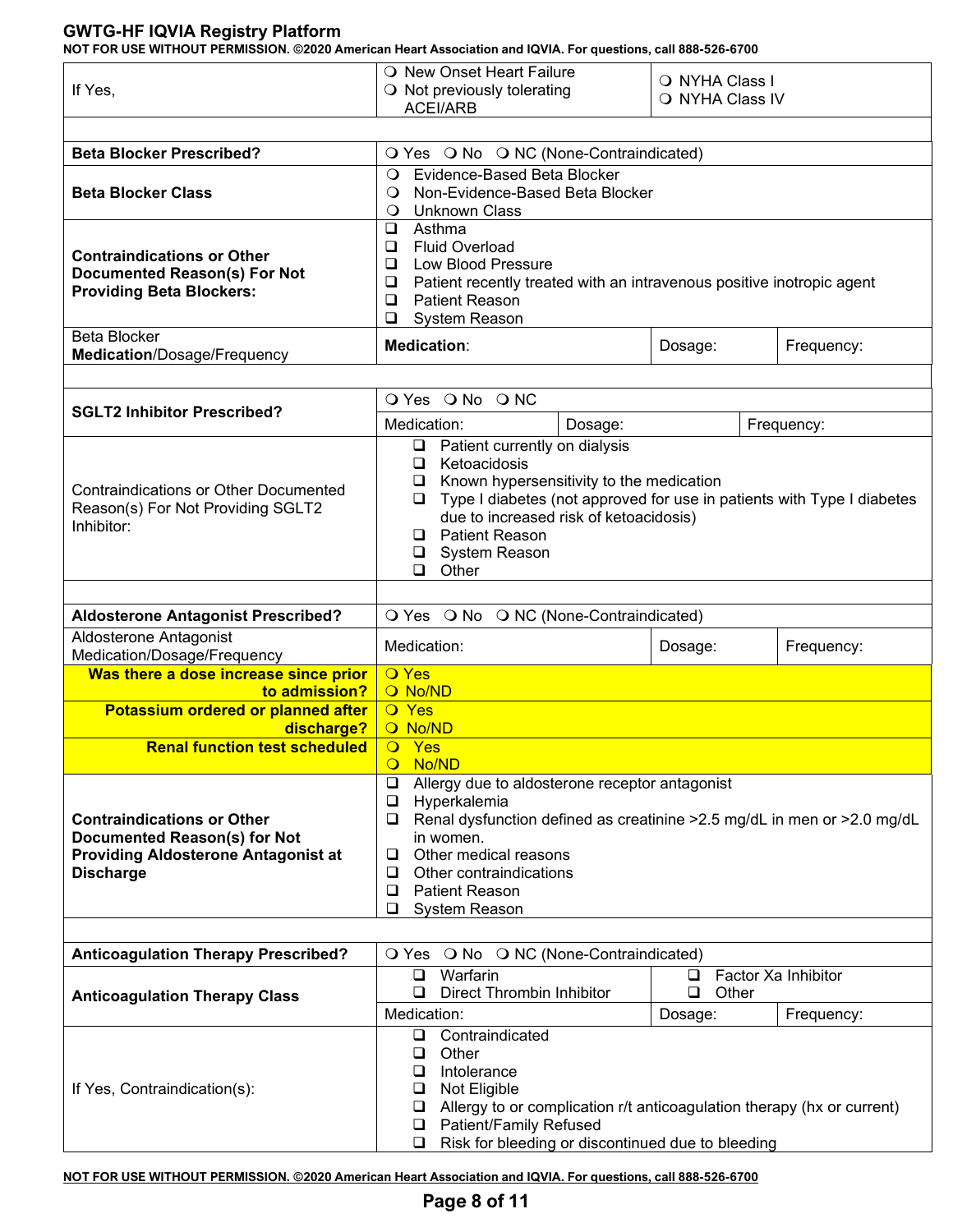|                                                                                                              | Serious side effect to medication<br>⊔                                                                                                                                                                                              |                                                  |                                                                                                                                                                                      |  |  |  |  |  |  |
|--------------------------------------------------------------------------------------------------------------|-------------------------------------------------------------------------------------------------------------------------------------------------------------------------------------------------------------------------------------|--------------------------------------------------|--------------------------------------------------------------------------------------------------------------------------------------------------------------------------------------|--|--|--|--|--|--|
|                                                                                                              | Terminal illness/Comfort Measures Only<br>❏                                                                                                                                                                                         |                                                  |                                                                                                                                                                                      |  |  |  |  |  |  |
| O Yes O No O NC (None-Contraindicated)<br><b>Hydralazine Nitrate Prescribed?</b>                             |                                                                                                                                                                                                                                     |                                                  |                                                                                                                                                                                      |  |  |  |  |  |  |
| <b>Contraindications or Other Documented</b><br>Reason(s) For Not Providing Hydralazine<br>Nitrate:          | Contraindicated<br>⊔<br>Other<br>❏<br>Intolerance<br>❏<br>Not Eligible<br>❏<br><b>Medical Reason</b><br>❏<br><b>Patient Reason</b><br>□<br>$\Box$<br>System Reason                                                                  |                                                  |                                                                                                                                                                                      |  |  |  |  |  |  |
| Anti-hyperglycemic Prescribed?                                                                               | O Yes O No O NC                                                                                                                                                                                                                     |                                                  |                                                                                                                                                                                      |  |  |  |  |  |  |
|                                                                                                              | Class:                                                                                                                                                                                                                              | Medication:                                      |                                                                                                                                                                                      |  |  |  |  |  |  |
| Antihyperglycemic Class/Medication                                                                           | Class:                                                                                                                                                                                                                              | Medication:                                      |                                                                                                                                                                                      |  |  |  |  |  |  |
|                                                                                                              | Class:                                                                                                                                                                                                                              | Medication:                                      |                                                                                                                                                                                      |  |  |  |  |  |  |
| <b>ASA Prescribed?</b>                                                                                       | O Yes O No O NC (None-Contraindicated)                                                                                                                                                                                              |                                                  |                                                                                                                                                                                      |  |  |  |  |  |  |
| ASA Medication/Dosage/Frequency                                                                              | Medication:                                                                                                                                                                                                                         | Dosage:                                          | Frequency:                                                                                                                                                                           |  |  |  |  |  |  |
| <b>Other Antiplatelets Prescribed?</b>                                                                       | O Yes O No O NC (None-Contraindicated)                                                                                                                                                                                              |                                                  |                                                                                                                                                                                      |  |  |  |  |  |  |
| <b>Other Antiplatelets</b><br>Medication/Dosage/Frequency                                                    | Medication:                                                                                                                                                                                                                         | Dosage:                                          | Frequency:                                                                                                                                                                           |  |  |  |  |  |  |
|                                                                                                              |                                                                                                                                                                                                                                     |                                                  |                                                                                                                                                                                      |  |  |  |  |  |  |
| <b>Clopidogrel Prescribed?</b>                                                                               | O Yes O No O NC                                                                                                                                                                                                                     |                                                  |                                                                                                                                                                                      |  |  |  |  |  |  |
| <b>Clopidogrel Dosage/Frequency</b>                                                                          | Dosage:                                                                                                                                                                                                                             | Frequency:                                       |                                                                                                                                                                                      |  |  |  |  |  |  |
|                                                                                                              |                                                                                                                                                                                                                                     |                                                  |                                                                                                                                                                                      |  |  |  |  |  |  |
| Ivabradine Prescribed?                                                                                       | O Yes O No O NC                                                                                                                                                                                                                     |                                                  |                                                                                                                                                                                      |  |  |  |  |  |  |
| <b>Contraindications or Other Documented</b><br>Reason(s) For Not Providing Ivabradine:                      | Contraindicated<br>❏<br>Intolerance<br>◻<br>$\Box$<br>Allergy to Ivabradine<br>Not Eligible<br>⊔<br>NYHA class I or IV<br>◻<br>New Onset of HF<br>□<br>Not in sinus rhythm<br>❏<br>Patient 100% atrial or<br>□<br>ventricular paced | □<br>❏<br>◻<br>❏                                 | Not treated with maximally<br>tolerated dose beta blockers<br>or beta blockers<br>contraindicated<br><b>Other Medical Reasons</b><br><b>Patient Reasons</b><br><b>System Reasons</b> |  |  |  |  |  |  |
| <b>Lipid Lowering Medication Prescribed?</b>                                                                 | O Yes O No O NC                                                                                                                                                                                                                     |                                                  |                                                                                                                                                                                      |  |  |  |  |  |  |
|                                                                                                              | Class:<br>Medication:                                                                                                                                                                                                               | Dosage:                                          | Frequency:                                                                                                                                                                           |  |  |  |  |  |  |
| <b>Lipid Lowering</b><br>Class/Medication/Dosage/Frequency                                                   | Medication:<br>Class:                                                                                                                                                                                                               | Dosage:                                          | Frequency:                                                                                                                                                                           |  |  |  |  |  |  |
|                                                                                                              | Medication:<br>Class:                                                                                                                                                                                                               | Dosage:                                          | Frequency:                                                                                                                                                                           |  |  |  |  |  |  |
|                                                                                                              |                                                                                                                                                                                                                                     |                                                  |                                                                                                                                                                                      |  |  |  |  |  |  |
| Omega-3 Prescribed?                                                                                          | O Yes O No O NC                                                                                                                                                                                                                     |                                                  |                                                                                                                                                                                      |  |  |  |  |  |  |
| <b>Other Medications</b>                                                                                     |                                                                                                                                                                                                                                     |                                                  |                                                                                                                                                                                      |  |  |  |  |  |  |
| Antiarrhythmic (Discharge)<br>□                                                                              | Ca Channel Blocker<br>⊔                                                                                                                                                                                                             | □ Nitrate (Discharge)                            |                                                                                                                                                                                      |  |  |  |  |  |  |
| $\Box$ Amiodarone<br>$\Box$<br>Dofetilide                                                                    | (Discharge)<br>Digoxin (Discharge)<br>$\Box$                                                                                                                                                                                        | $\Box$ Ranolazine<br>Renin Inhibitor (Discharge) |                                                                                                                                                                                      |  |  |  |  |  |  |
| $\Box$<br>Sotalol                                                                                            | Diuretic (Discharge)<br>$\Box$                                                                                                                                                                                                      | <b>Q</b> Vericiguat                              |                                                                                                                                                                                      |  |  |  |  |  |  |
| Other antiarrhythmics<br>$\Box$                                                                              | <b>Q</b> Loop Diuretic                                                                                                                                                                                                              | Other Anti-Hypertensive                          |                                                                                                                                                                                      |  |  |  |  |  |  |
| NOT FOR USE WITHOUT PERMISSION. @2020 American Heart Association and IQVIA. For questions, call 888-526-6700 |                                                                                                                                                                                                                                     |                                                  |                                                                                                                                                                                      |  |  |  |  |  |  |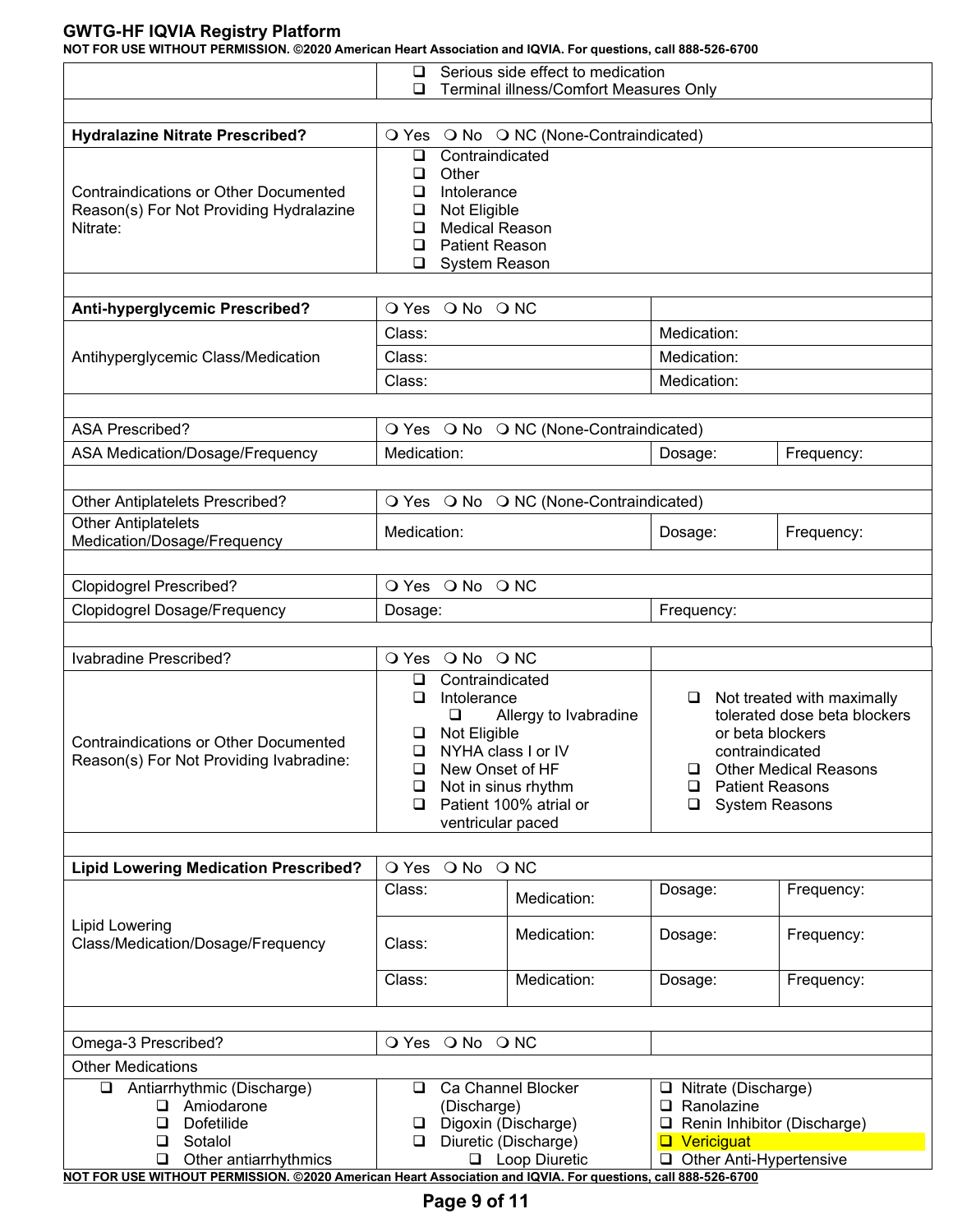**NOT FOR USE WITHOUT PERMISSION. ©2020 American Heart Association and IQVIA. For questions, call 888-526-6700**

|                                                                                                                 |                                                                                                                                                                            | $\Box$                                                                                              | <b>Thiazide Diuretic</b>                        |                                                                          |                                                                                                                                         |                                                                                                                                        |                      | $\Box$ Other medications at discharge |
|-----------------------------------------------------------------------------------------------------------------|----------------------------------------------------------------------------------------------------------------------------------------------------------------------------|-----------------------------------------------------------------------------------------------------|-------------------------------------------------|--------------------------------------------------------------------------|-----------------------------------------------------------------------------------------------------------------------------------------|----------------------------------------------------------------------------------------------------------------------------------------|----------------------|---------------------------------------|
| <b>OTHER THERAPIES</b>                                                                                          |                                                                                                                                                                            |                                                                                                     |                                                 |                                                                          |                                                                                                                                         |                                                                                                                                        | <b>Discharge Tab</b> |                                       |
| <b>ICD Counseling?</b>                                                                                          | O Yes                                                                                                                                                                      |                                                                                                     |                                                 | O No                                                                     |                                                                                                                                         |                                                                                                                                        |                      |                                       |
| Reason for not counseling                                                                                       | O Yes                                                                                                                                                                      |                                                                                                     |                                                 | O No                                                                     |                                                                                                                                         |                                                                                                                                        |                      |                                       |
| <b>Documented Medical</b><br>Reason(s) for Not<br><b>Counseling?</b>                                            |                                                                                                                                                                            | □ ICD or CRT-D device in patient<br>$\Box$ Multiple or significant<br>comorbidities                 |                                                 | $\Box$<br>$\Box$<br>$\Box$                                               | <b>Limited Life Expectancy</b><br>other reasons not eligible for ICD (e.g.<br>EF>35%, new onset HF)<br>Other reasons for not counseling |                                                                                                                                        |                      |                                       |
| <b>ICD Placed or Prescribed?</b>                                                                                | O Yes                                                                                                                                                                      |                                                                                                     |                                                 | $Q$ No                                                                   |                                                                                                                                         |                                                                                                                                        |                      |                                       |
| <b>Reason(s) for Not Placing</b><br>or Prescribing?                                                             | O Yes                                                                                                                                                                      |                                                                                                     |                                                 | $\bigcirc$ No                                                            |                                                                                                                                         |                                                                                                                                        |                      |                                       |
| Documented Reason(s) for<br>Not Placing or Prescribing<br>ICD Therapy?                                          | $\Box$<br>❏<br>therapy<br>❏<br>⊔                                                                                                                                           | Contraindications<br>Not receiving optimal medical<br><b>Patient Reason</b><br><b>System Reason</b> |                                                 | $\Box$                                                                   | Any other physician documented<br>reason including AMI in prior 40 days,<br>recent revascularization, recent onset<br><b>HF</b>         |                                                                                                                                        |                      |                                       |
| <b>CRT-D Placed or Prescribed?</b>                                                                              |                                                                                                                                                                            |                                                                                                     |                                                 | O Yes                                                                    |                                                                                                                                         |                                                                                                                                        | O No                 |                                       |
| <b>CRT-P Placed or Prescribed?</b>                                                                              |                                                                                                                                                                            |                                                                                                     |                                                 | O Yes                                                                    |                                                                                                                                         |                                                                                                                                        | O No                 |                                       |
| <b>Reason for not Placing or Prescribing?</b>                                                                   |                                                                                                                                                                            |                                                                                                     |                                                 | O Yes                                                                    |                                                                                                                                         |                                                                                                                                        | O No                 |                                       |
| Documented Reason(s) for<br>Not Placing or Prescribing<br>CRT Therapy?                                          | Contraindications<br>$\Box$<br>Not receiving optimal medical<br>❏<br>therapy<br>Not NYHA functional Class III<br>❏<br>or ambulatory Class IV<br><b>Patient Reason</b><br>◻ |                                                                                                     |                                                 | $\Box$<br>$\Box$                                                         | <b>HF</b>                                                                                                                               | Any other physician documented<br>reason including AMI in prior 40 days,<br>recent revascularization, recent onset of<br>System Reason |                      |                                       |
| <b>RISK INTERVENTIONS</b>                                                                                       |                                                                                                                                                                            |                                                                                                     |                                                 |                                                                          |                                                                                                                                         |                                                                                                                                        |                      | <b>Discharge Tab</b>                  |
| <b>Smoking Cessation</b><br><b>Counseling Given</b><br><b>Smoking Cessation</b><br>Therapies Prescribed (select | O Yes<br>□<br>□                                                                                                                                                            | <b>Treatment Not Specified</b><br><b>Counseling Only</b>                                            |                                                 | $\bigcirc$ No<br><b>Prescription Medications</b><br>❏<br>Other<br>$\Box$ |                                                                                                                                         |                                                                                                                                        |                      |                                       |
| all that apply)                                                                                                 | $\Box$                                                                                                                                                                     | Over the Counter Nicotine                                                                           |                                                 |                                                                          |                                                                                                                                         |                                                                                                                                        |                      |                                       |
| <b>DISCHARGE INSTRUCTIONS</b>                                                                                   |                                                                                                                                                                            | <b>Replacement Therapy</b>                                                                          |                                                 |                                                                          |                                                                                                                                         |                                                                                                                                        |                      | <b>Discharge Tab</b>                  |
| <b>Activity Level</b>                                                                                           | O Yes                                                                                                                                                                      | $\bigcirc$ No                                                                                       | Diet (Salt restricted)                          | $\overline{O}$ Yes                                                       |                                                                                                                                         |                                                                                                                                        |                      | O No                                  |
| Follow-up                                                                                                       | O Yes                                                                                                                                                                      | $\bigcirc$ No                                                                                       | Medications                                     |                                                                          |                                                                                                                                         | O Yes                                                                                                                                  |                      | O No                                  |
| <b>Symptoms Worsening</b>                                                                                       | O Yes                                                                                                                                                                      | $\bigcirc$ No                                                                                       | <b>Weight Monitoring</b>                        |                                                                          |                                                                                                                                         | O Yes                                                                                                                                  |                      | O No                                  |
| <b>Follow-up Visit Scheduled</b>                                                                                | O Yes                                                                                                                                                                      | O No                                                                                                | Date/Time of first follow-<br>up visit:         |                                                                          |                                                                                                                                         |                                                                                                                                        |                      |                                       |
| Location of first follow-up visit:                                                                              |                                                                                                                                                                            |                                                                                                     | O Office Visit<br>O Home Health Visit           |                                                                          |                                                                                                                                         | O Telehealth<br>O Not Documented                                                                                                       |                      |                                       |
| Medical or Patient Reason for no follow-up<br>appointment being scheduled?                                      |                                                                                                                                                                            |                                                                                                     | O Yes                                           |                                                                          |                                                                                                                                         | $\bigcirc$ No                                                                                                                          |                      |                                       |
| Follow-up Phone Call<br>Scheduled                                                                               | O Yes                                                                                                                                                                      | $\bigcirc$ No                                                                                       | Date/Time of first follow-up<br>phone call:     |                                                                          |                                                                                                                                         |                                                                                                                                        |                      |                                       |
| <b>Follow-up appointment</b><br>scheduled for diabetes<br>management?                                           | O Yes                                                                                                                                                                      | $\bigcirc$ No                                                                                       | Date of diabetes<br>management follow-up visit: |                                                                          |                                                                                                                                         |                                                                                                                                        |                      |                                       |
| <b>OTHER RISK INTERVENTIONS</b>                                                                                 |                                                                                                                                                                            |                                                                                                     |                                                 |                                                                          |                                                                                                                                         |                                                                                                                                        |                      | <b>Discharge Tab</b>                  |
| TLC (Therapeutic Lifestyle Change) Diet                                                                         |                                                                                                                                                                            | O Yes                                                                                               | $\bigcirc$ No                                   |                                                                          | O Not Documented                                                                                                                        |                                                                                                                                        |                      | O Not Applicable                      |
| <b>Obesity Weight Management</b>                                                                                |                                                                                                                                                                            | O Yes                                                                                               | $\bigcirc$ No                                   |                                                                          | O Not Documented                                                                                                                        |                                                                                                                                        |                      | O Not Applicable                      |
| Activity Level/Recommendation                                                                                   |                                                                                                                                                                            | O Yes                                                                                               | $\bigcirc$ No                                   |                                                                          | O Not Documented                                                                                                                        |                                                                                                                                        |                      | O Not Applicable                      |
| <b>Referred to Outpatient Cardiac Rehab</b><br>Program                                                          |                                                                                                                                                                            | O Yes                                                                                               | O No                                            |                                                                          | O Not Documented                                                                                                                        |                                                                                                                                        |                      | O Not Applicable                      |
| Anticoagulation Therapy Education                                                                               |                                                                                                                                                                            | O Yes                                                                                               | O No                                            |                                                                          | O Not Documented                                                                                                                        |                                                                                                                                        |                      | O Not Applicable                      |
| Was Diabetes Teaching provided?                                                                                 |                                                                                                                                                                            | $\bigcirc$ No                                                                                       |                                                 | O Not Documented                                                         |                                                                                                                                         |                                                                                                                                        | O Not Applicable     |                                       |